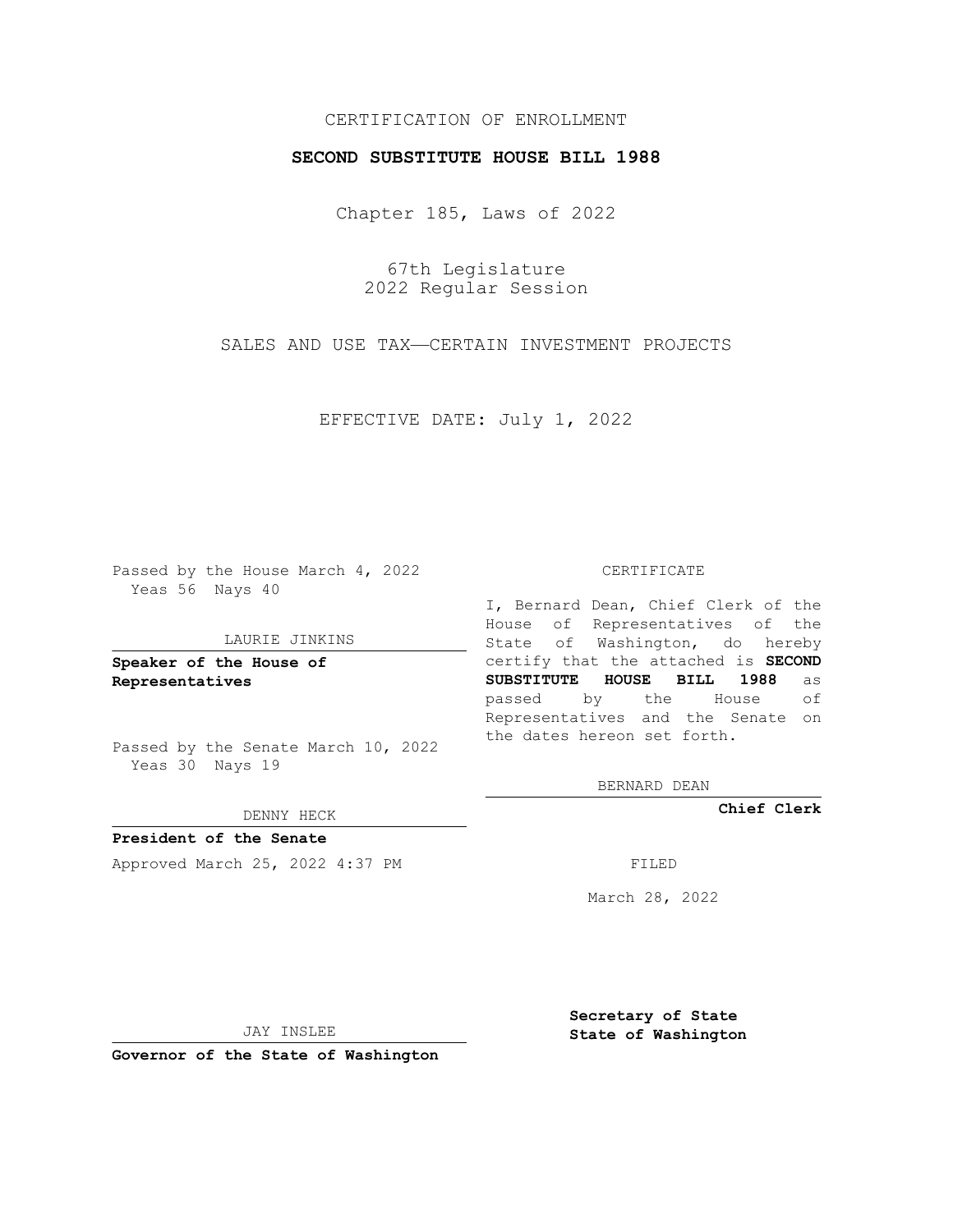## **SECOND SUBSTITUTE HOUSE BILL 1988**

Passed Legislature - 2022 Regular Session

**State of Washington 67th Legislature 2022 Regular Session**

**By** House Appropriations (originally sponsored by Representatives Shewmake, Berry, and Paul; by request of Office of Financial Management)

READ FIRST TIME 02/28/22.

 AN ACT Relating to tax deferrals for investment projects in clean 2 technology manufacturing, clean alternative fuels production, and renewable energy storage; adding a new chapter to Title 82 RCW; providing an effective date; and providing expiration dates.

5 BE IT ENACTED BY THE LEGISLATURE OF THE STATE OF WASHINGTON:

6 NEW SECTION. **Sec. 1.** The definitions in this section apply 7 throughout this chapter unless the context clearly requires 8 otherwise.

9 (1) "Applicant" means a person applying for a tax deferral under 10 this chapter.

 (2) "Eligible investment project" means an investment project of at least \$2,000,000 in either qualified buildings or qualified machinery and equipment, or both, for any of the following new, 14 renovated, or expanded:

15 (a) Manufacturing operations;

16 (b) Facilities to produce clean fuels, subject to the limitations 17 in subsection (8)(d) of this section, renewable hydrogen, green

18 electrolytic hydrogen, or green hydrogen carriers; or

19 (c) Storage facilities.

20 (3) **"**Green electrolytic hydrogen**"** means hydrogen produced through 21 electrolysis and does not include hydrogen manufactured using steam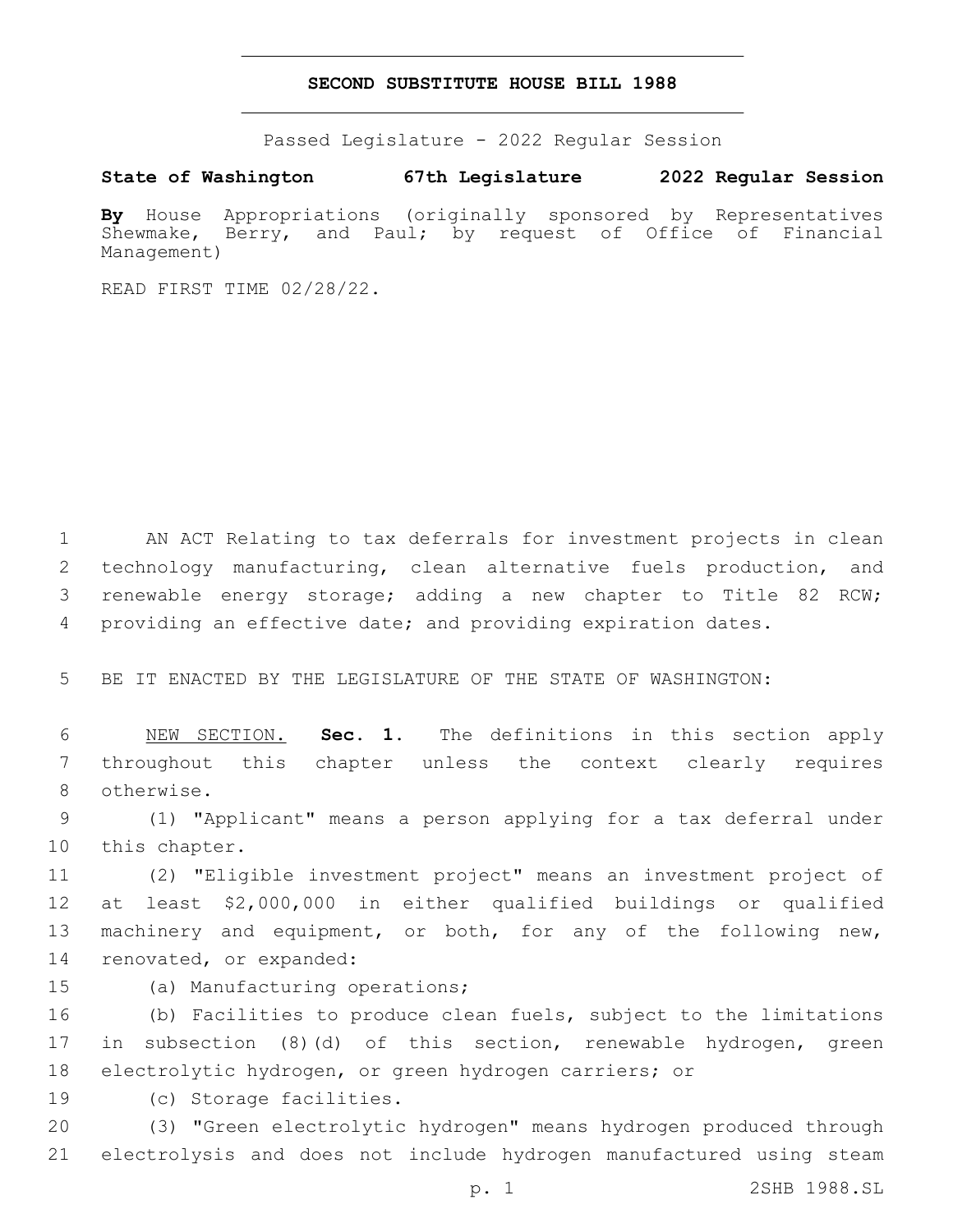reforming or any other conversion technology that produces hydrogen 2 from a fossil fuel feedstock.

 (4) "Green hydrogen carrier" means a chemical compound, created using electricity or renewable resources as energy input and without use of fossil fuel as a feedstock, from renewable hydrogen or green electrolytic hydrogen for the purposes of transportation, storage, 7 and dispensing of hydrogen.

 (5)(a) "Initiation of construction" means the date that a building permit is issued under the building code adopted under 10 RCW 19.27.031 for:

 (i) Construction of the qualified building, if the underlying ownership of the building vests exclusively with the person receiving 13 the economic benefit of the deferral;

 (ii) Construction of the qualified building, if the economic benefits of the deferral are passed to a lessee as provided in 16 section 2 of this act; or

 (iii) Tenant improvements for a qualified building, if the economic benefits of the deferral are passed to a lessee as provided 19 in section 2 of this act.

 (b) "Initiation of construction" does not include soil testing, 21 site clearing and grading, site preparation, or any other related activities that are initiated before the issuance of a building permit for the construction of the foundation of the building.

 (c) If the eligible investment project is a phased project, "initiation of construction" applies separately to each phase.

 (6) "Investment project" means an investment in either qualified buildings or qualified machinery and equipment, or both, including labor and services rendered in the planning, installation, and 29 construction of the project.

 (7) "Manufacturing" has the same meaning as "to manufacture" in 31 RCW 82.04.120.

 (8) "Manufacturing operation" means manufacturing tangible personal property exclusively incorporated as an ingredient or 34 component of or used in the generation of:

 (a) Passenger cars, light duty trucks, medium duty passenger vehicles, buses, commercial vehicles as defined in RCW 46.04.140, or motorcycles that emit no exhaust gas from the onboard source of 38 power, other than water vapor;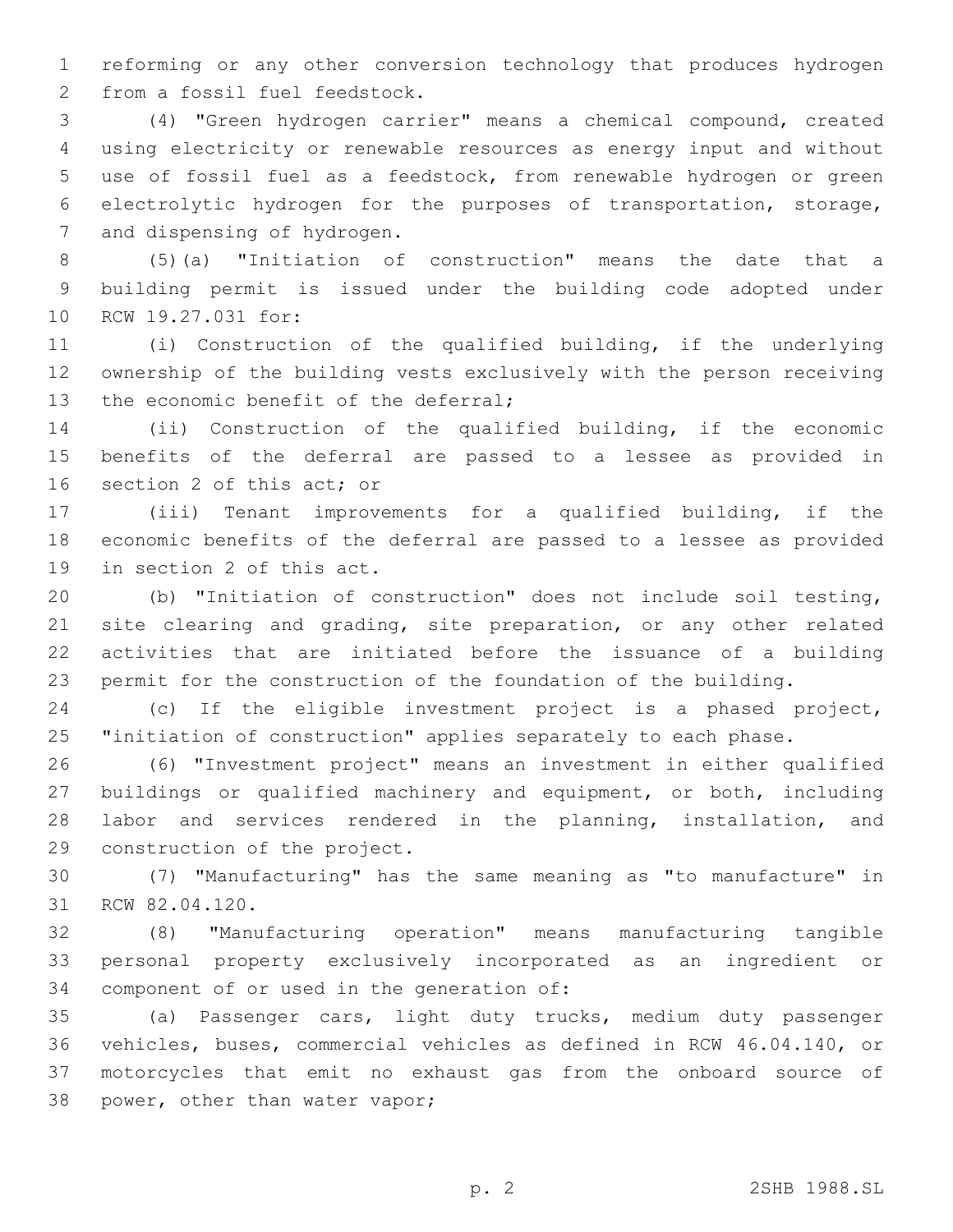(b) Charging and fueling infrastructure for electric, hydrogen, or other vehicle types that emits no exhaust gas from the onboard 3 source of power, other than water vapor;

 (c) Renewable and green electrolytic hydrogen, including preparing renewable and green electrolytic hydrogen for distribution 6 or converting it to a green hydrogen carrier;

 (d) Clean fuel with associated greenhouse gas emissions not exceeding 80 percent of the 2017 levels established under RCW 70A.535.020 or its successor statute under chapter 70A.535 RCW;

10 (e) Electricity from renewable resources; or

11 (f) Storage facilities.

 (9) "Meaningful construction" means an active construction site, where excavation of a building site, laying of a building foundation, or other tangible signs of construction are taking place and that clearly show a progression in the construction process at the location designated by the taxpayer in the application for deferral. Planning, permitting, or land clearing before excavation of the building site, without more, does not constitute "meaningful 19 construction."

 (10) "Operationally complete" means the eligible investment project is capable of being used for its intended purpose as 22 described in the application.

(11) "Person" has the same meaning as in RCW 82.04.030.

 (12) "Qualified buildings" means construction of new structures, and expansion or renovation of existing structures for the purpose of increasing floor space or production capacity, used for manufacturing, including plant offices and warehouses or other buildings for the storage of raw materials or finished goods if the facilities are an essential or an integral part of a factory, mill, plant, or laboratory used for manufacturing. If a qualified building is used partly for manufacturing and partly for other purposes, the applicable tax deferral must be determined by apportionment of the costs of construction under rules adopted by the department.

 (13) "Qualified machinery and equipment" means all new industrial fixtures, equipment, and support facilities that are an integral and necessary part of a manufacturing operation. "Qualified machinery and equipment" includes: Computers; software; data processing equipment; laboratory equipment; manufacturing components such as belts, pulleys, shafts, and moving parts; molds, tools, and dies; operating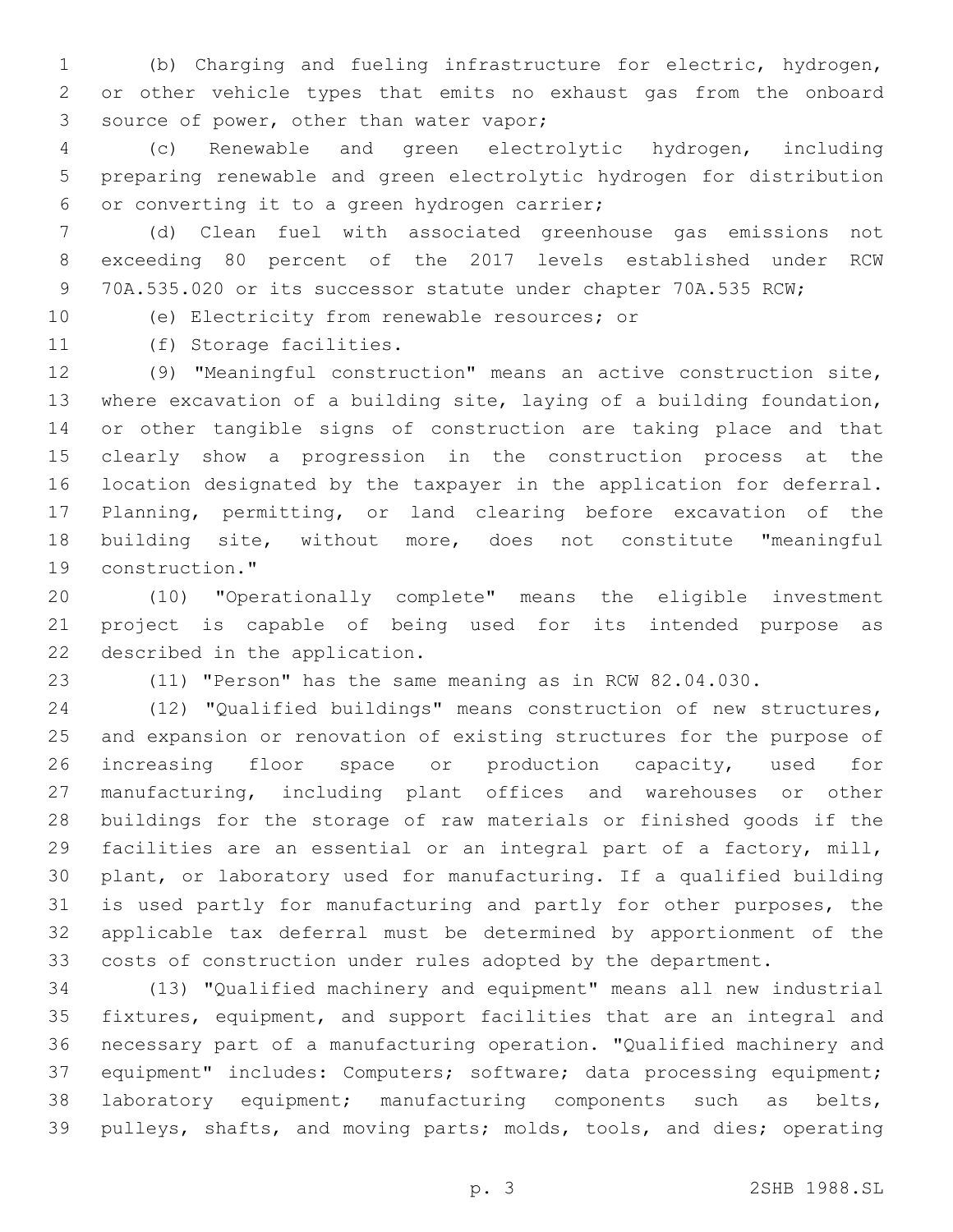structures; and all equipment used to control, monitor, or operate 2 the machinery.

 (14) "Recipient" means a person receiving a tax deferral under 4 this chapter.

 (15) "Renewable resource" has the same meaning as in 6 RCW 82.08.816.

(16) "Storage facility" means a facility that:7

 (a) Accepts electricity as an energy source and uses a chemical, thermal, mechanical, or other process to store energy for subsequent 10 delivery or consumption in the form of electricity; or

 (b) Stores renewable hydrogen, green electrolytic hydrogen, or green hydrogen carrier for subsequent delivery or consumption.

 NEW SECTION. **Sec. 2.** The lessor or owner of a qualified building is not eligible for a deferral under this chapter unless:

 (1) The underlying ownership of the building, machinery, and equipment vests exclusively in the same person; or

 (2)(a) The lessor by written contract agrees to pass the economic 18 benefit of the deferral to the lessee;

 (b) The lessee that receives the economic benefit of the deferral agrees in writing with the department to complete the annual tax performance report required under RCW 82.32.534; and

 (c) The economic benefit of the deferral passed to the lessee is no less than the amount of tax deferred by the lessor and is 24 evidenced by written documentation of any type of payment, credit, or other financial arrangement between the lessor or owner of the 26 qualified building and the lessee.

 NEW SECTION. **Sec. 3.** (1) Applications for deferral of taxes under this chapter must be made before initiation of the construction of the eligible investment project or acquisition of equipment or machinery. The application must be made to the department in a form and manner prescribed by the department. The application must contain information regarding the location of the eligible investment project, the applicant's average employment in the state for the prior year, estimated or actual new employment related to the eligible investment project, estimated or actual wages of employees related to the eligible investment project, estimated or actual costs, time schedules for completion and operation, and other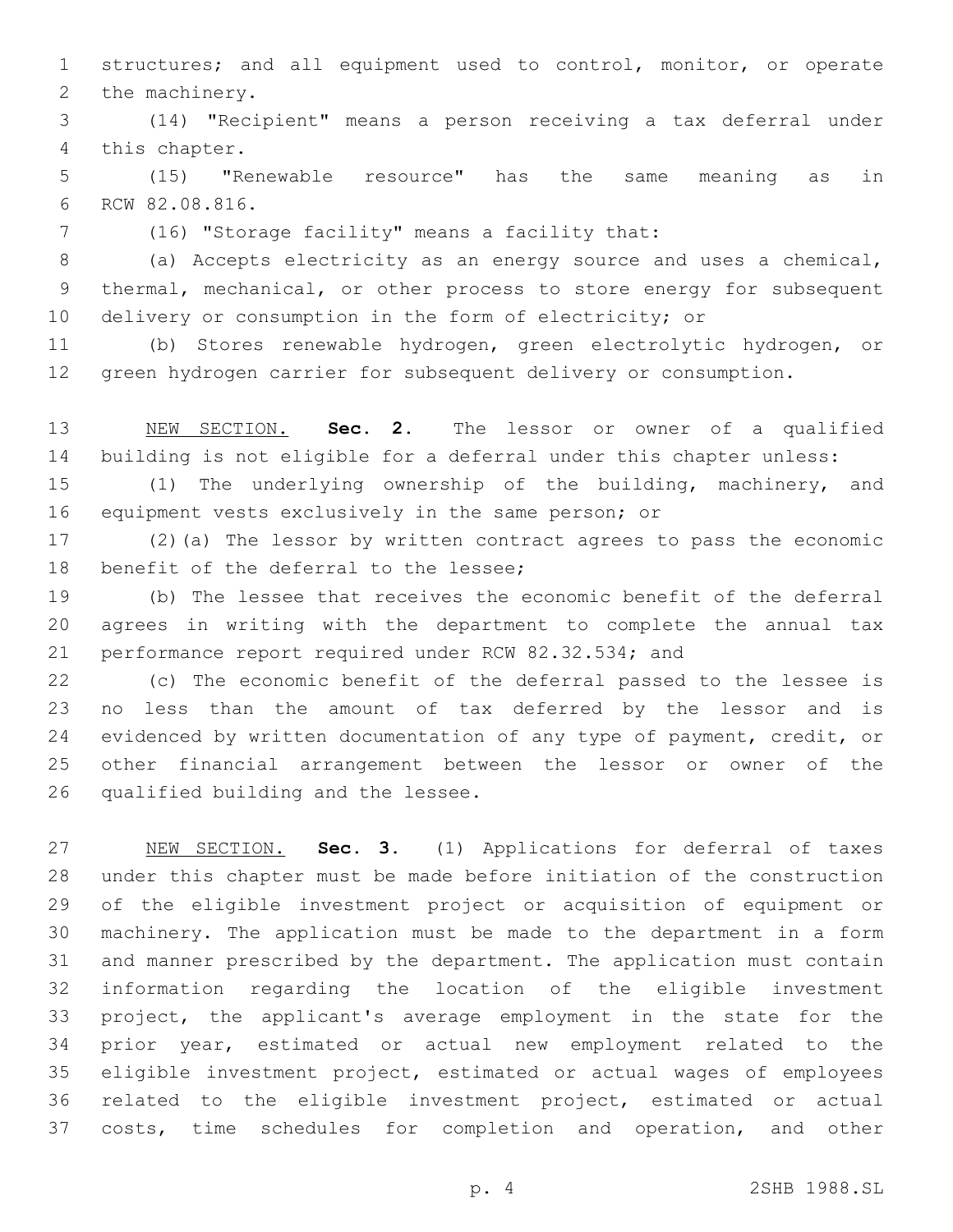information required by the department. The department must rule on 2 the application within 60 days.

 (2) The department may not accept applications for the deferral 4 under this chapter after June 30, 2032.

5 (3) This section expires January 1, 2033.

 NEW SECTION. **Sec. 4.** (1) The department must issue a sales and use tax deferral certificate for state and local sales and use taxes due under chapters 82.08, 82.12, 82.14, and 81.104 RCW on each eligible investment project. The certificate may only be used to make purchases of materials and equipment, labor, or services to be incorporated in the eligible investment project at the location listed on the certificate.

 (2) No certificate may be issued for an investment project that has already received a deferral under this chapter or chapter 82.60 15 or 82.85 RCW.

 (3) No certificate may be issued for an eligible investment project that has not had an application approved by the department as 18 provided in section 3 of this act.

 (4) The department must keep a running total of all deferrals granted under this chapter during each fiscal biennium.

21 (5) This section expires January 1, 2033.

 NEW SECTION. **Sec. 5.** (1) The recipient of a deferral certificate under section 4 of this act must begin meaningful construction on an eligible investment project within two years of receiving a deferral certificate unless construction was delayed due to circumstances beyond the recipient's control. Lack of funding is not considered a circumstance beyond the recipient's control.

 (2) If the recipient does not begin meaningful construction on an eligible investment project within two years of receiving a deferral certificate, the deferral certificate issued under section 4 of this act is invalid and taxes deferred under this chapter are due 32 immediately.

 NEW SECTION. **Sec. 6.** (1) The recipient must begin paying the deferred taxes in the second year after the date certified by the department as the date on which the eligible investment project has been operationally completed. The first payment of 10 percent of the deferred taxes is due on December 31st of the second calendar year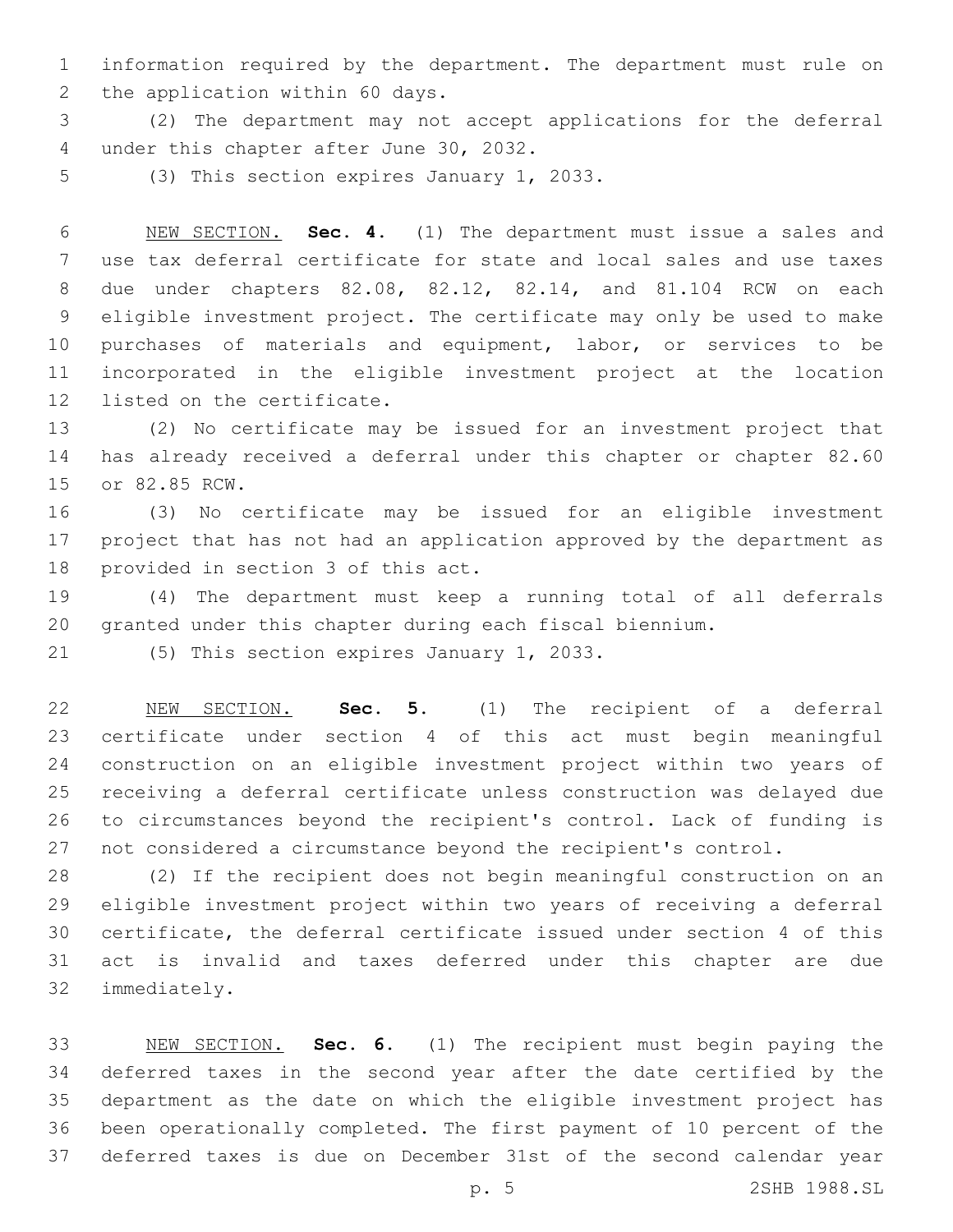after the certified date, with subsequent annual payments of 10 percent of the deferred taxes due on December 31st for each of the 3 following nine years.

 (2) The department may authorize an accelerated repayment 5 schedule upon request of the recipient.

 (3) Interest may not be charged on any taxes deferred under this chapter for the period of deferral, although all other penalties and interest applicable to delinquent excise taxes may be assessed and imposed for delinquent payments under this chapter.

 (4) The department must assess interest at the rate provided for delinquent taxes, but not penalties, retroactively to the date of deferral for a recipient who must repay deferred taxes under this chapter because the department has found that a purchase is not 14 eligible for tax deferral.

 (5) The debt for deferred taxes are not extinguished by 16 insolvency or other failure of the recipient.

 (6) Transfer of ownership does not terminate the deferral. The deferral is transferred, subject to the successor meeting the eligibility requirements of this chapter, for the remaining periods 20 of the deferral.

 NEW SECTION. **Sec. 7.** (1) The recipient of the deferral under this chapter must receive a reduction of the amount of state sales and use tax to be repaid under section 6 of this act only as follows:

 (a) Fifty percent of the state sales and use tax deferred, if the department of labor and industries certifies that the eligible investment project includes procurement from and contracts with 27 women, minority, or veteran-owned businesses; procurement from and contracts with entities that have a history of complying with federal 29 and state wage and hour laws and regulations; apprenticeship utilization; and preferred entry for workers living in the area where the eligible investment project is being constructed. In the event that an eligible investment project is built without one or more of these standards, and a project developer or its designated principal contractor demonstrates that it has made all good faith efforts to meet the standards but was unable to comply due to lack of availability of qualified businesses or local hires, the department of labor and industries may certify that the developer complied with 38 that standard;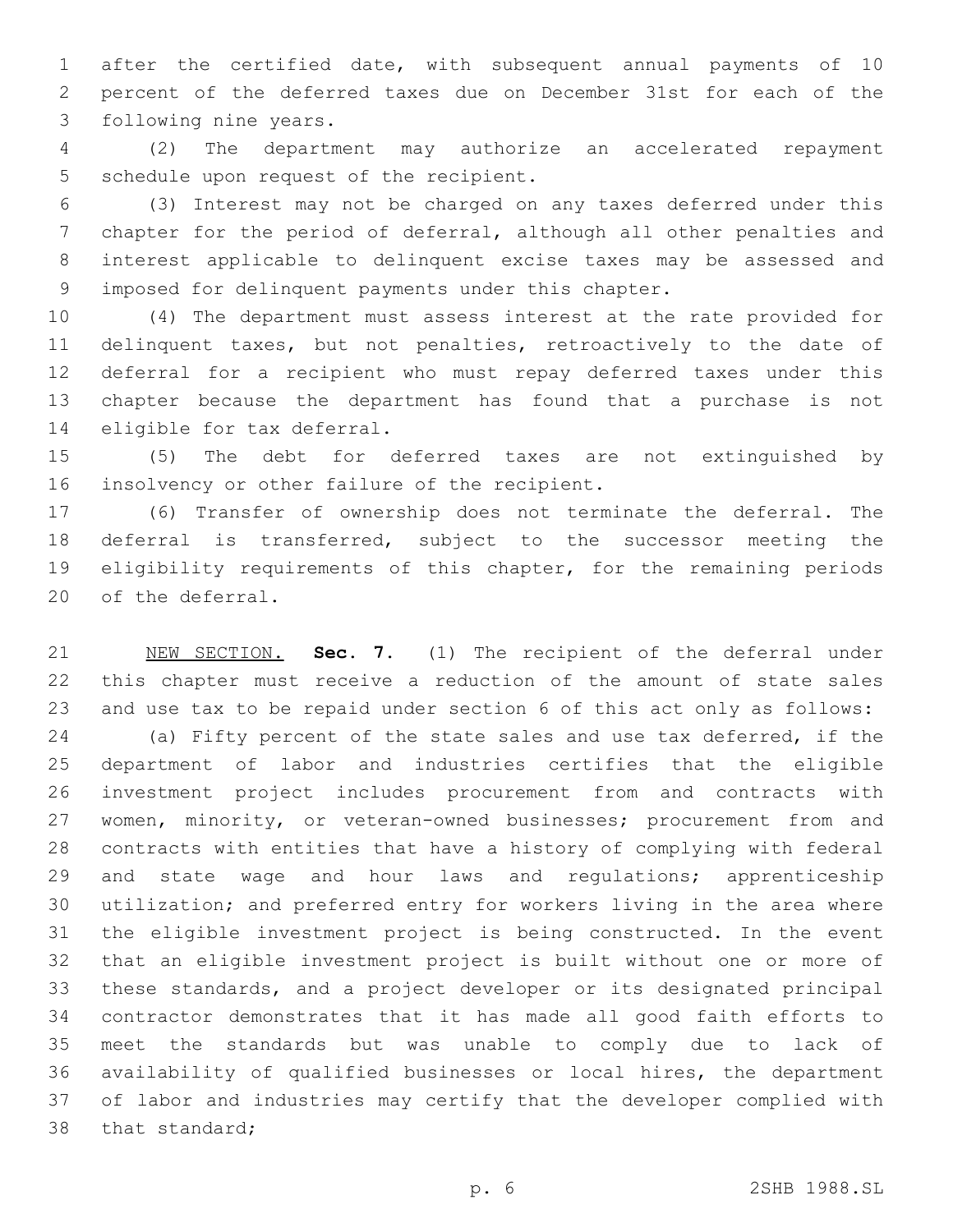(b) Seventy-five percent of the state sales and use tax deferred, if the department of labor and industries certifies that the eligible investment project complies with (a) of this subsection and compensates workers at prevailing wage rates determined by local collective bargaining as determined by the department of labor and industries; or6

 (c) One hundred percent of the state sales and use tax deferred, if the department of labor and industries certifies that the eligible investment project is developed under a community workforce agreement 10 or project labor agreement.

 (2)(a) The department of labor and industries must adopt 12 emergency and permanent rules to:

 (i) Define and set minimum requirements for all labor standards identified in subsection (1) of this section as well as documentation requirements and a certification process. The certification process and timeline must be designed to prevent undue delay to project 17 development; and

 (ii) Set requirements for all good faith efforts under subsection (1)(a) and (b) of this section. Requirements for all good faith efforts must be designed to maximize the likelihood that the project 21 is completed with the standards, and include:

 (A) Proactive outreach to women, minority, and veteran-owned 23 businesses:

 (B) Advertising in local community publications and publications appropriate to identified firms and with the office of minority and 26 women's business enterprises;

 (C) Participating in community job fairs, conferences, and trade 28 shows; and

29 (D) Other measures.

 (b) The standards for procurement from and contracts with women and minority-owned businesses under subsection (1)(a) of this section must include a requirement that the recipient of the deferral consult with the office of minority and women's business enterprises to develop a plan to meet the standards or good faith efforts. The requirements for good faith efforts must include the office of minority and women's business enterprises review to determine 37 compliance with the plan.

 (c) The labor standard for procurement from and contracts with veteran-owned businesses under subsection (1)(a) of this section must include a requirement that the recipient of the deferral consult with

p. 7 2SHB 1988.SL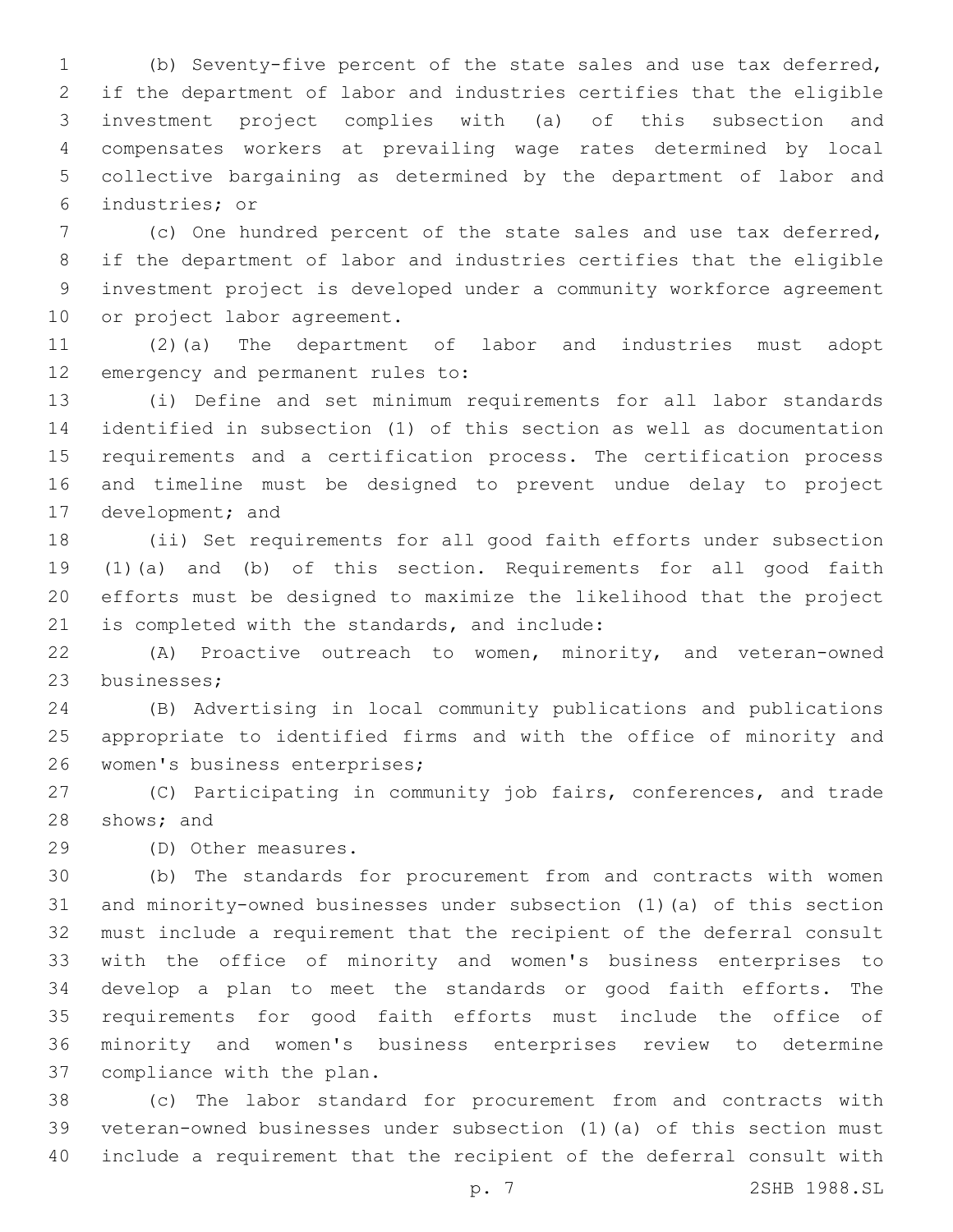the department of veterans affairs to develop a plan to meet the standards or good faith efforts. The requirements for good faith efforts must include the department of veterans affairs review to 4 determine compliance with the plan.

 (d) The department of labor and industries must consult with the office of minority and women's business enterprises, the department of veterans affairs, and the Washington apprenticeship and training council in setting standards and good faith efforts.

 (3) Nothing in this section reduces the amount of local sales and use taxes to be repaid under section 6 of this act. The recipient 11 must repay all local sales and use taxes due under chapters 82.08, 82.12, 82.14, and 81.104 RCW as provided in section 6 of this act.

 NEW SECTION. **Sec. 8.** (1) Each recipient of a deferral of taxes granted under this chapter must file a complete annual tax performance report with the department under RCW 82.32.534. Reports must be filed for the first calendar year after the eligible investment project is operationally complete and continue through the end of the calendar year in which the final repayment occurs. If the economic benefits of the deferral are passed to a lessee, as provided in section 2 of this act, the lessee must file a complete annual tax performance report and the applicant is not required to file a complete annual tax performance report.

 (2) If the eligible investment project is not operationally complete within five calendar years from the issuance of the tax deferral certificate, or if, on the basis of the tax performance report under RCW 82.32.534 or other information, the department finds that an eligible investment project is used for purposes other than those listed in section 1(2) of this act at any time during the calendar year in which the investment is certified by the department as having been operationally completed, or at any time during any of the repayment period, a portion of deferred taxes is immediately due 32 according to the following schedule:

| -33 | Year in which use occurs | Percent of         |
|-----|--------------------------|--------------------|
| 34  |                          | deferred taxes due |
| 35  |                          | 100                |
| 36  |                          | 100                |
| 37  |                          |                    |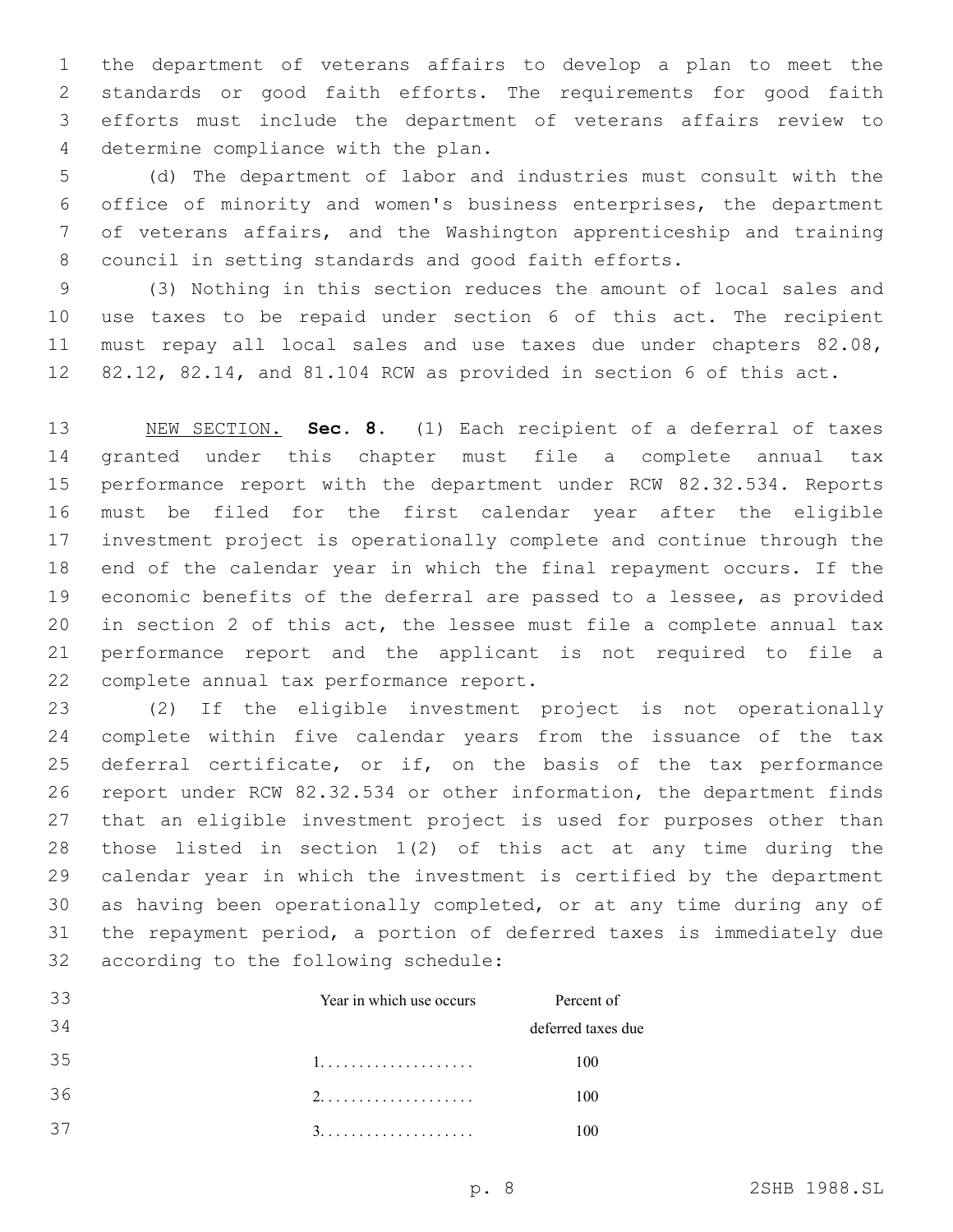|   |     | 90 |
|---|-----|----|
|   |     | 80 |
|   |     | 70 |
| 4 |     | 60 |
| 5 |     | 50 |
| 6 |     | 40 |
|   | 10. | 30 |
| 8 |     | 20 |
|   |     | 10 |
|   |     |    |

 (3) If the economic benefits of a tax deferral under this chapter are passed to a lessee as provided in section 2 of this act, the lessee is responsible for payment to the extent the lessee has 13 received the economic benefit.

 NEW SECTION. **Sec. 9.** To the extent not inconsistent with the provisions of this chapter, chapter 82.32 RCW applies to the administration of this chapter.

NEW SECTION. **Sec. 10.** RCW 82.32.805 does not apply to this act.

 NEW SECTION. **Sec. 11.** (1) This section is the tax preference performance statement for the tax preference contained in 20 chapter . . ., Laws of 2022 (this act). This performance statement is only intended to be used for subsequent evaluation of the tax preference. It is not intended to create a private right of action by any party or to be used to determine eligibility for preferential tax treatment.

 (2) The legislature categorizes this tax preference as one intended to induce certain designated behavior by taxpayers, improve 27 industry competitiveness, and create jobs.

 (3) It is the legislature's specific public policy objective to build manufacturing capacity for carbon-free electricity and to financially incentivize the use of high labor standards.

 (4)(a) To measure the effectiveness of the tax preference in this act, the joint legislative audit and review committee must evaluate at least the first five years of available data, reporting its